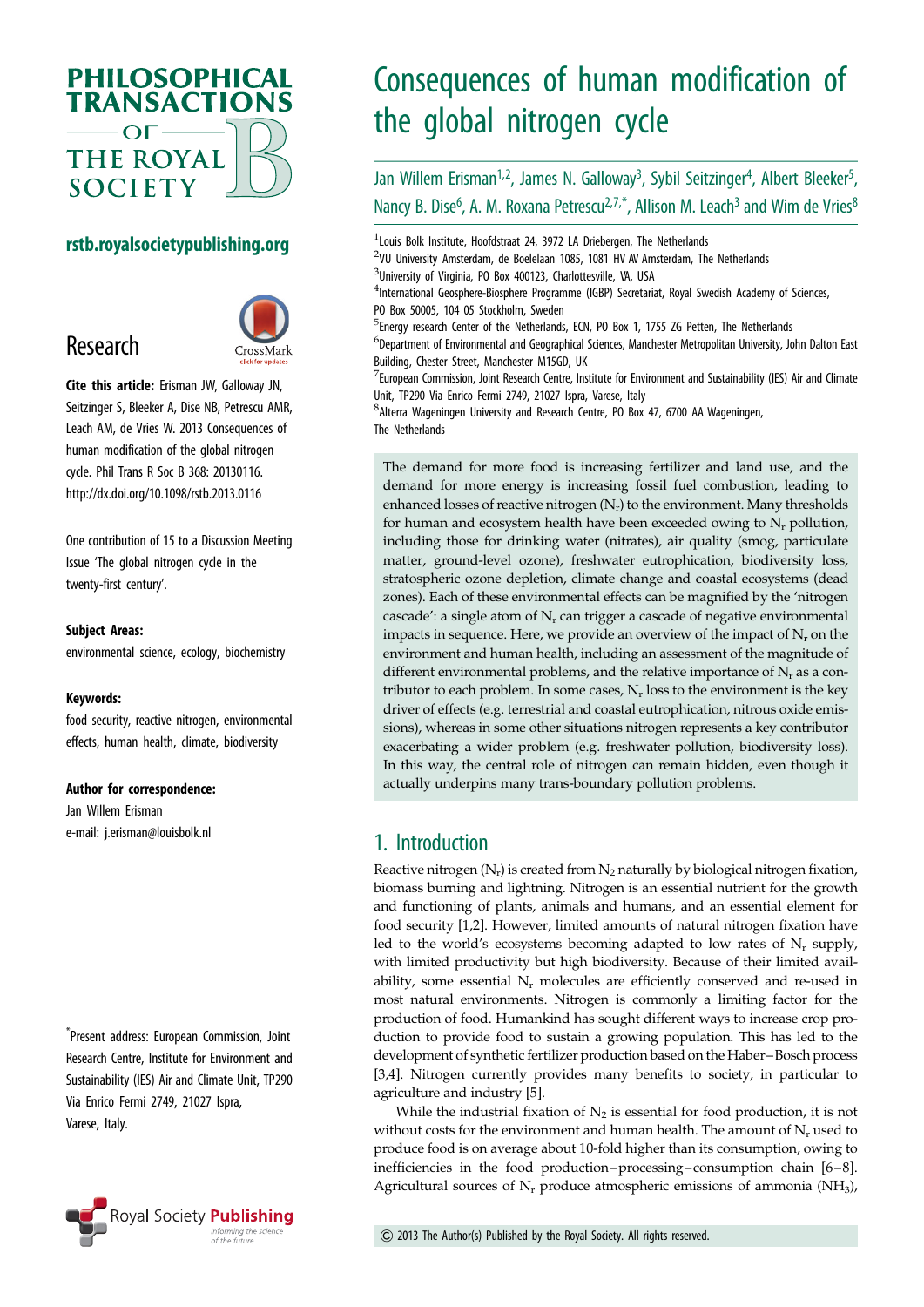<span id="page-1-0"></span>Table 1. Overview of N<sub>r</sub> emission-related health impacts and a summary of limit values for concentrations in air, as set by EU policies [[9,10\]](#page-7-0). AOT40, accumulated exposure over a threshold ozone concentration of 40 ppb; MAC, maximum allowable concentration.

| emission        | routes                                                                                                                                          | health impacts                                                                                                                    | <b>indicators</b> | limit values/targets                                                                                                                                                                               |
|-----------------|-------------------------------------------------------------------------------------------------------------------------------------------------|-----------------------------------------------------------------------------------------------------------------------------------|-------------------|----------------------------------------------------------------------------------------------------------------------------------------------------------------------------------------------------|
| NO <sub>x</sub> | inhalation:<br>— direct impacts of $NO2$<br>— impacts via $0_3$<br>— impacts via PM<br>visibility (PM)                                          | asthma, respiratory disorder,<br>inflammation of airways,<br>reduced lung functions, bronchitis,<br>cancers                       | $NO_{x}$          | 40 $\mu$ g m <sup>-3</sup> (annual mean)<br>200 $\mu$ g m <sup>-3</sup> (hourly mean)<br>400 $\mu$ g m <sup>-3</sup> (threshold, 3 h)<br>30 $\mu$ g m <sup>-3</sup> (annual mean; plant<br>damage) |
|                 |                                                                                                                                                 |                                                                                                                                   | 0 <sub>3</sub>    | 180 - 240 $\mu$ g m <sup>-3</sup> (hourly mean)<br>A0T40 120 $\mu$ g m <sup>-3</sup> (hourly mean)                                                                                                 |
| NH <sub>3</sub> | inhalation:<br>- direct impacts<br>(negligible)<br>- impacts via PM                                                                             | see NO <sub>v</sub>                                                                                                               |                   | 18 ppm (MAC value)<br>1 $\mu$ g m <sup>-3</sup> (annual mean, plants)                                                                                                                              |
|                 | odour                                                                                                                                           | modest odour contribution                                                                                                         |                   |                                                                                                                                                                                                    |
| $N_{2}0$        | health impact due to global<br>warming, often enhanced<br>by eutrophication<br>health impact due to loss of<br>stratospheric ozone<br>depletion | enhancement of vectors for<br>infectious diseases (e.g. malaria)<br>and frequency of infestations (e.g.<br>algae blooms, insects) |                   |                                                                                                                                                                                                    |

nitrogen oxides  $(NO_x)$  and nitrous oxide  $(N_2O)$  from agriculture to the air, and nitrate  $(NO<sub>3</sub>)$  to groundwater [\[8\]](#page-7-0). At the same time, combustion processes in energy production, transport and industry have led to the formation of new  $N_r$  through the emission of  $NO<sub>x</sub>$  as an unintentional waste product.

 $N_r$  is highly mobile. Most of it dissipates into the environment and cascades through air, waters and terrestrial ecosystems where it contributes to a multitude of effects, including adverse impacts on human health, ecosystem services, biodiversity and climate change [\[4,7,8\]](#page-7-0). The endpoint of the cascade is ultimately the conversion back to unreactive  $N_2$  gas, although  $N_r$  is being produced more rapidly than it is being converted back to  $N_2$ , so in many regions  $N_r$  is accumulating in the environment.

Overall, as human fixation of nitrogen continues to rise, the direct public health benefits through food production will probably continue to rise. However, the negative health consequences on ecosystems and people may become more diverse, and might in total increase more rapidly than the benefits.

This paper presents an overview of the consequences of  $N_r$  in the global environment. In the following sections, we elaborate in more detail on the impacts of  $N_r$  on (i) air quality and human health, (ii) aquatic and terrestrial ecosystems, and (iii) climate change, including global overviews whenever available.

### 2. Impacts on air, water quality and human health

#### (a) Impacts on human health: air quality

When released into the lower atmosphere,  $NO<sub>x</sub>$  can increase tropospheric ozone (O3) formation, smog, particulate matter (PM) and aerosols. Particulate nitrate can be formed following the oxidation of  $NO<sub>2</sub>$  to nitric acid (HNO<sub>3</sub>), which can then further react with  $NH<sub>3</sub>$  to form ammonium nitrate,  $NH<sub>4</sub>NO<sub>3</sub>$ . NO<sub>3</sub> and NH<sub>4</sub> are two of the major inorganic components in urban aerosol particles. In the atmosphere, NH3 reacts not only with  $HNO<sub>3</sub>$  but also with aerosols and other acid gases such as  $H_2SO_4$  and HCl to form ammoniumcontaining particles (e.g.  $(NH_4)$ <sub>2</sub>SO<sub>4</sub>;  $NH_4NO_3$ ;  $NH_4Cl$ ). NO<sub>x</sub> can also contribute to formation of the secondary organic aerosol particles in photochemical smog.

Table 1 provides an overview of N-related health impacts. The direct impacts of  $NH<sub>3</sub>$  are mainly of importance within or close to  $N_r$  sources such as animal housing units or manure storage tanks. Direct impacts of  $NO<sub>x</sub>$  exposure and indirect impacts through PM and  $O_3$  exposure are most important for health.  $NO<sub>2</sub>$  is an irritant gas and can cause severe damage to the lungs if inhaled. High indoor  $NO<sub>2</sub>$  levels can also induce a variety of respiratory illnesses. Concentrations above 60–150 ppm can cause coughing and a burning sensation deep inside the lungs. Damage to the lungs can be visible after 2 to 24 h. These concentrations are, however, an order of magnitude higher than ambient levels and occur in special conditions. Continuous exposure to low concentrations of  $NO<sub>2</sub>$  can cause a cough, headache, loss of appetite and stomach problems. Environmental studies have shown that children exposed to chronically elevated  $NO<sub>2</sub>$  in their environment are more likely to develop respiratory diseases and reduced breathing efficiency [\[9\]](#page-7-0).

Concentrations of  $NO<sub>2</sub>$  are often strongly correlated with those of other toxic pollutants with similar sources in industry and transport, and, being relatively simple to measure,  $NO<sub>2</sub>$  is often used as a surrogate for the pollutant mixture as a whole [\[10](#page-7-0)]. Achieving guideline concentrations for individual pollutants such as  $NO<sub>2</sub>$  may, therefore, reduce the level of many other pollutants that have the same source,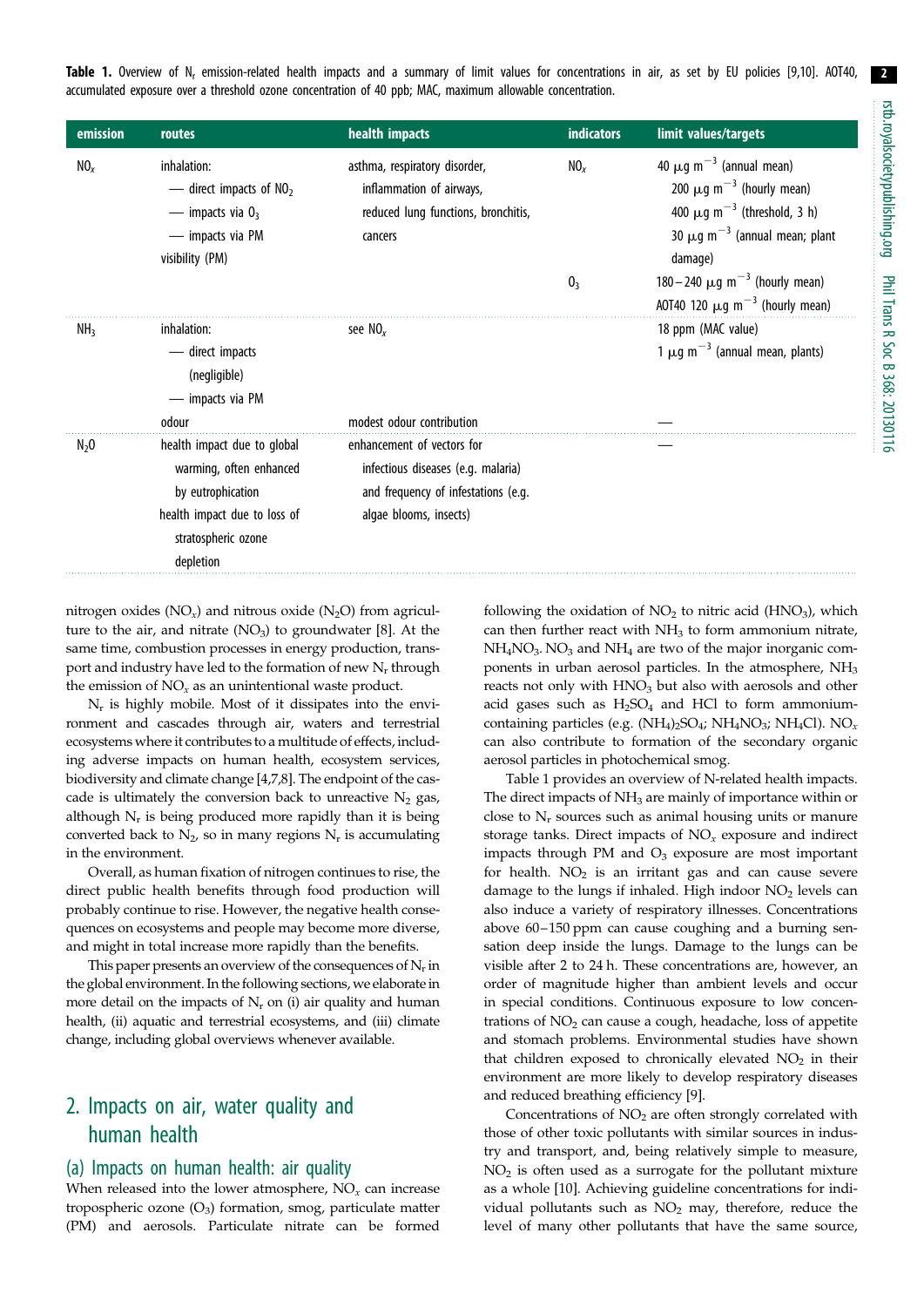bringing public health benefits that exceed those anticipated on the basis of estimates of a single pollutant's toxicity.

 $O<sub>3</sub>$  is an important pollutant affecting human health, almost exclusively through inhalation [\[9,11](#page-7-0)]. Adverse health impacts that can be initiated and exacerbated by  $O_3$  exposure include coughs and asthma, short-term reductions in lung function and chronic respiratory disease [[9,11\]](#page-7-0). A recent overview of health risks of ozone by the World Health Organization (WHO) indicates a clear increase in mortality and respiratory morbidity rates with increasing levels of ozone in the environment [\[12](#page-7-0)]. An estimated 21 000 premature deaths in the EU member states are associated with ozone levels exceeding a maximum daily 8-h average of 35 ppb. Ozone is also associated with 14 000 respiratory hospital admissions annually in the EU member states [[12](#page-7-0)]. A statistically significant increase in mortality risk has been observed at  $O_3$  concentrations above 70  $\mu$ g m<sup>-3</sup> (35 ppb). Outdoor air pollution contributes to 5 per cent of all cardiopulmonary deaths worldwide [\[13\]](#page-7-0). In many countries approximately 20–40 deaths per 100 000 population are reported to be due to cardiopulmonary illness. In 2008, urban outdoor air pollution was responsible for an estimated 1.3 million annual deaths, representing 2.4 per cent of the total deaths in the world, mainly in the Eur-Asia region and in urban areas. Worldwide, urban air pollution is estimated to cause about 9 per cent of lung cancer deaths, 5 per cent of cardiopulmonary deaths and about 1 per cent of respiratory infection deaths [\[13](#page-7-0)].

PM is the most significant contributor to adverse health effects from air pollution [\[13\]](#page-7-0). It is an environmental health problem that affects people worldwide, but middle-income countries disproportionately experience this burden. According to a recent study on behalf of the European Environment Agency, pollution of fine particles is associated with more than 455 000 premature deaths every year in the EU27 member states [\[14\]](#page-7-0). The scattering and absorbing of light owing to particles also affects visibility in cities and scenic areas.

Apart from direct effects on humans, ozone damages crops and forests, and leads to reduced agricultural yields [\[15](#page-7-0)–[17](#page-7-0)].  $O<sub>3</sub>$  is absorbed into plants via stomatal pores on the leaf that open during the day to allow  $CO<sub>2</sub>$  absorption for photosynthesis and evaporation of water.  $O_3$  damages cell walls and membranes leading to cell death and reduction in photosynthesis rates [[17](#page-7-0)]. This negatively affects crop and horticultural plant yields and  $CO<sub>2</sub>$  uptake. Global relative yield losses owing to ozone exposure are estimated to range from 7 to 12 per cent for wheat, 3 to 4 per cent for rice, 3 to 5 per cent for maize and 6 to 16 per cent for soybeans. In Europe, the regionally aggregated yield losses for these crops are estimated to be 5 per cent, 4 per cent, 5 per cent and 27 per cent, respectively [\[15](#page-7-0)].

### (b) Impacts on human health: nitrogen enrichment of drinking water and food

It is important to note that a healthy immune system requires adequate nutrition, thus one of the most important links between fixed nitrogen and many tropical diseases may be that better access to nutrients in undernourished regions increases the overall health and disease resistance of the population [[18\]](#page-7-0). However, when in excess, different forms of  $N_r$  can cause human health problems.

Nitrate pollution of groundwater poses a recognized risk to human health. The WHO standard for drinking water is 50 mg  $NO_3^ 1^{-1}$  (as  $NO_3^-$ ) for short-term exposure, and 3 mg NO<sub>3</sub>  $1^{-1}$  for chronic effects [[13\]](#page-7-0). Agriculture puts the

largest pressure on both groundwater and surface water pollution owing to reactive N [[19,20\]](#page-7-0). Although nitrate concentrations have slightly decreased over the past decades in some European rivers, levels have remained high in others and, overall, nitrate levels in groundwater have remained constant. Although some improvements have been made in reducing nutrient inputs from wastewater discharge, diffuse pollution of agricultural origin remains a major threat for waters in the EU [[19\]](#page-7-0). From 2000 to 2003, nearly 40 per cent of the groundwater monitoring stations in the EU exceeded average values of  $25 \text{ mg} \text{NO}_3^{-1}$ , and almost 50 per cent of the surface water monitoring stations exceeded average values of 10 mg  $NO_3^ l^{-1}$  [[19](#page-7-0)]. Similar high levels occur in other parts of the world where high levels of fertilizer are used [[20](#page-7-0)].

There are other impacts related to the intake of  $N_r$  through our food system. Diets in developed countries generally contain more protein than required for human health [\[8,21](#page-7-0)[,22](#page-8-0)]. The WHO reports that current knowledge of the relationship between protein intake and health is insufficient to enable clear recommendations about either optimal intakes for long-term health or to define a safe upper limit [\[22](#page-8-0)]. High protein uptake can lead to high urea production and elevated blood pH, leading to an overreaction of the immune system. Furthermore, the kidneys can be overloaded causing possible kidney failure. A high blood pH can lead to loss of bone mass. Gout has also been associated with high purine foods such as meat [\[22](#page-8-0)].

People normally consume more nitrates from vegetables than from cured meat products. Spinach, beets, radishes, celery and cabbages are among the vegetables that generally contain very high concentrations of nitrates [\[23](#page-8-0)]. Nitrates can be reduced to nitrites by certain micro-organisms present in foods and in the gastrointestinal tract. This has resulted in nitrite toxicity in infants fed vegetables with a high nitrate level. No evidence currently exists implicating nitrite itself or nitrate as a carcinogen [[24](#page-8-0)]. There are both experimental and epidemiologic studies that indicate possible chronic health effects associated with consumption of elevated levels of nitrate in drinking water, although results are inconsistent. Likewise, there are no good estimates of damage to health related to methaemoglobinemia owing to drinking water nitrate. Evidence is emerging for possible benefits of nitrate or nitrite as a potential pharmacological tool for cardiovascular health [[18\]](#page-7-0).

The available evidence supports a positive association between nitrite and nitrosamine intake and gastric cancer, between meat and processed meat intake and gastric and oesophageal cancer, and between preserved fish, vegetable and smoked food intake and gastric cancer, but is not conclusive [[25\]](#page-8-0). A diet high in red meat is associated with the formation of nitrosamines through the additives (sodium nitrite) that increase the red colour of the meat. The natural breakdown products of proteins can combine with nitrites to form compounds such as nitrosamines. There are many different types of nitrosamines, most of which are known carcinogens in test animals. It is unknown at what levels, if any, nitrosamines are formed in humans after they eat cured meat products, or what constitutes a dangerous level in meat or in humans.

### 3. Impacts of  $N_r$  on natural ecosystems

 $N_r$  can both acidify and eutrophy ecosystems. The impact of  $N_r$ on a species or ecosystem depends on several factors, including the duration of exposure, total amount and form of nitrogen;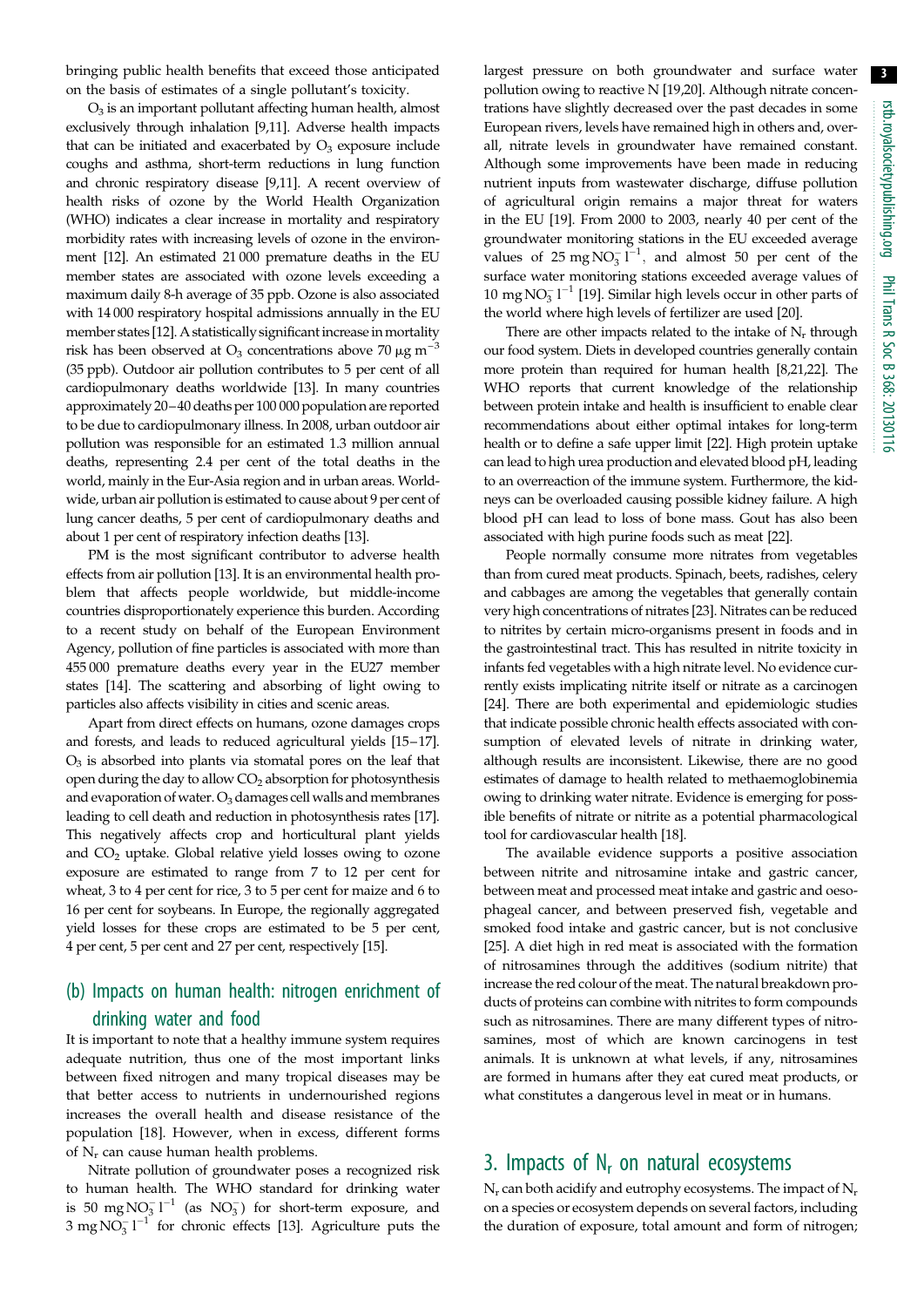the sensitivity of the species; and intrinsic ecosystem properties such as fertility and acid neutralizing capacity [[26\]](#page-8-0). High concentrations of  $N_r$  (especially reduced N) can be toxic to organisms that adsorb elements directly from the environment, such as sensitive algae, lichens or bryophytes [\[27](#page-8-0)]. More commonly,  $N_r$  acts indirectly on organisms through factors such as nutrient enrichment, oxygen depletion (in aquatic ecosystems), soil or water acidification, altering nutrient ratios, or intensifying the impact of other stressors such as pathogens or climate change. In this section, major impacts of  $N_r$  on aquatic and terrestrial ecosystems are presented.

#### (a) Aquatic ecosystems

#### (i) Acidification

Aquatic ecosystems with a low acid neutralizing capacity (primarily freshwater) can be acidified by atmospheric deposition of reactive N and S. With a sharp decline in sulfur emissions beginning in the mid-1980s,  $N_r$  has become the major component of acidic deposition in many areas of Europe and North America, and a growing problem in many developing countries. With persistent acidification, species composition at the base of the food chain is shifted, and often simplified, to favour acid-tolerant macrophytes and phytoplankton. Early life stages of fish and aquatic invertebrates can be especially sensitive to acidification, but direct and indirect impacts have been reported at all higher trophic levels, including zooplankton, benthic invertebrates, amphibians and birds [[28,29](#page-8-0)].

#### (ii) Eutrophication

Nutrient enrichment of freshwater and coastal ecosystems usually originates from surface sources such as fertilizer runoff, erosion of nutrient-rich sediments or sewage discharge. In oligotrophic ecosystems, biomass or diversity may increase with increasing nutrient load [\[30](#page-8-0)]. However, as levels of  $N_r$ and P increase, phytoplankton capable of efficiently assimilating these nutrients are increasingly favoured over species more limited by other factors (e.g. diatoms, requiring silica, or benthic primary producers, requiring light). Low-diversity algal or cyanobacterial blooms can result, leading to surface water hypoxia and the release of toxic compounds. This in turn impacts sensitive higher trophic level organisms, such as invertebrates and fish [\[27,31\]](#page-8-0). Sedimentation and decomposition of biomass from phytoplankton blooms can deplete oxygen in bottom waters and surface sediments, especially in ecosystems with low rates of water turnover [[31\]](#page-8-0). This further shifts the benthic community towards fewer tolerant species. Changes in the benthic community alter nutrient cycling in the sediments and overlying water, feeding back to further alter the rest of the aquatic ecosystem ([[32](#page-8-0)], and references therein).

Coastal eutrophication has recently emerged as a global issue of serious concern, with a steady growth in the extent and persistence of eutrophic, hypoxic and anoxic coastal waters [\[31,33](#page-8-0)], and related incidences of toxic algal blooms such as red tides [[34\]](#page-8-0). Coral reefs, sea grass beds, wild or farmed fish and shellfish can be particularly sensitive to eutrophication and oxygen depletion. Similar to acidification, impacts on lower trophic levels can move up the food chain to seabirds, mammals and other marine animals.

A recent estimate identifies 415 eutrophic and hypoxic coastal systems worldwide [[33\]](#page-8-0), with 169 documented hypoxic areas, 233 areas of concern and only 13 systems in recovery. These numbers are very likely to be underestimates owing to low data availability in many areas, particularly Asia, Africa, Latin America and the Caribbean. The most underrepresented region is probably Asia, with relatively few documented eutrophic and hypoxic areas despite large increases in intensive farming methods, industrial development and population growth over the past 20 years.

#### (b) Terrestrial ecosystems

In high concentrations,  $N_r$  can cause direct foliar damage, primarily to lower plants.  $NH_3$ ,  $NO_x$  and  $NH_4^+$  are especially phytotoxic [[35](#page-8-0)]. This is a particular problem downwind of direct sources such as intensive livestock production. Whereas direct foliar damage is usually due to high local concentrations of  $N_{rr}$  broader ecosystem-scale changes to soil and vegetation often arise from chronically elevated regional  $N_r$  deposition.  $N_r$  is the limiting nutrient for plant growth in many natural and semi-natural terrestrial ecosystems. Over time, species composition changes, and diversity often declines, as characteristic species of oligotrophic, mesotrophic or circumneutral habitats are out-competed by more nitrophilic or acid-resistant plants. Forbs, bryophytes, lichens and nutrient-poor shrubs are the most impacted functional types; graminoids adapted to higher nutrient levels are the main beneficiaries of elevated N<sub>r</sub> deposition.

Chronically elevated  $N_r$  deposition can also enhance susceptibility to stress, such as frost damage, herbivory or disease ([[36](#page-8-0)] and references therein). Northern temperate, boreal, arctic, alpine, grassland, savannah and Mediterranean biomes are particularly sensitive to  $N_r$  deposition [\[37\]](#page-8-0). As with aquatic ecosystems, effects of  $N_r$  have been identified at all trophic levels, including indirect impacts on above-ground fauna such as insects and birds.

Within the soil,  $N_r$  fertilization can reduce the allocation of organic carbon from the vegetation to mycorrhizal fungi, because the increasing supply of  $N_r$  from above reduces the plant's dependence on mycorrhizae for scavenging  $N_r$  from the soil [[38](#page-8-0)]. Free-living fungi and N-fixing bacteria are also sensitive to  $N_r$ . Changes in the microbial community in turn impact soil processes such as organic matter mineralization and nutrient cycling. The soil fauna—protozoa, worms, insect larvae, etc.—primarily react to  $N_r$  indirectly, through changes in the microbial community, microbial-driven processes or vegetation growth and composition [[39,40](#page-8-0)]. Changes in macrobiota in turn influence the physical properties of soil, such as soil aggregation, water infiltration and organic matter turnover [[41,42](#page-8-0)].

Exceedance of critical loads for nutrient nitrogen is linked to reduced plant species richness in a broad range of ecosystems and  $5-10 \text{ kg N} \text{ ha}^{-1} \text{ yr}^{-1}$  has been used as a threshold value for sensitive ecosystems, although effects may occur over the long-term at lower levels ([\[26,36](#page-8-0)] and references therein). Combining global modelled N deposition with the spatial distribution of protected areas (PAs) under the convention on biological diversity, Bleeker et al. [[43\]](#page-8-0) showed that 40 per cent of all PAs (11% by area) are projected to receive N deposition higher than 10 kg N ha<sup>-1</sup> yr<sup>-1</sup> by 2030 [\(figure 1\)](#page-4-0). These cover almost all of southern Asia and the eastern USA, as well as parts of Africa and South America.

#### (i) Ozone exposure

As with impacts on food crops (described above),  $O_3$  also affects natural ecosystems. The most prominent effect is that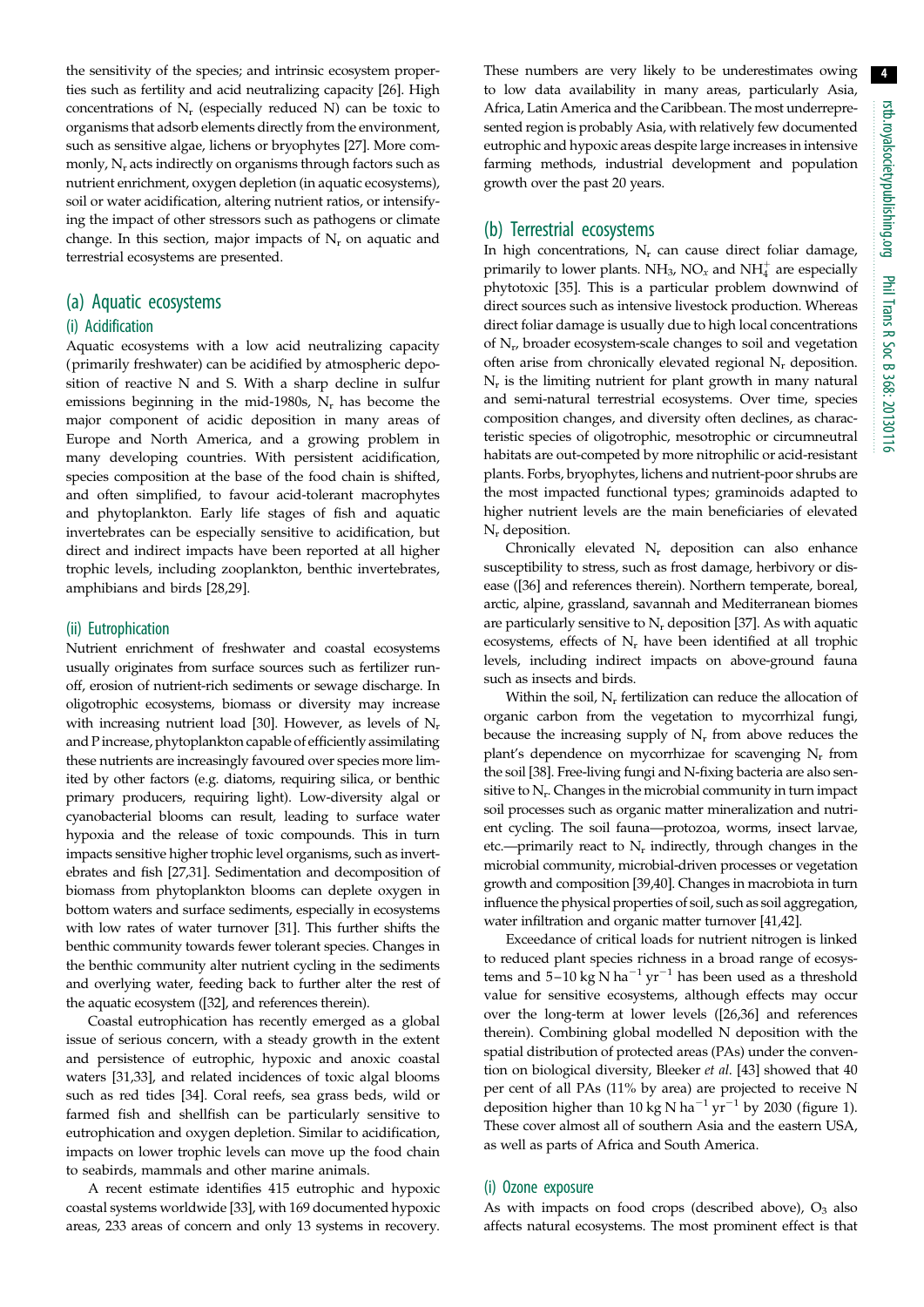<span id="page-4-0"></span>

Figure 1. Distribution of N, deposition classes and exceedance of deposition levels in the period 2000 – 2030 on Protected Areas (PAs) under the Convention on Biological Diversity [\[41\]](#page-8-0). Red PAs show an exceedance of 10 kg N ha<sup>-1</sup> yr<sup>-1</sup> and deposition in 2030 higher than 2000. Orange PAs show a current exceedance, but deposition in 2030 lower than 2000. Yellow PAs might be under threat in the near future since N<sub>r</sub> deposition exceeds 5 kg N ha $^{-1}$  yr $^{-1}$ , but is increasing over the period 2000– 2030.

it reduces forest productivity and thereby carbon sequestration. In a meta-analysis, Wittig et al. [\[44](#page-8-0)] estimated the magnitude of the impacts of current and future  $O_3$  concentrations on the biomass, growth, physiology and biochemistry of trees representative of northern hemisphere forests. They found that current ambient  $O_3$  concentrations (40 ppb on average) significantly reduced the total biomass of trees by 7 per cent compared with trees grown in charcoal-filtered controls, which approximates pre-industrial  $O<sub>3</sub>$  concentrations. Their results are in line with estimates of forest yield losses of 6 per cent for Norway spruce in Europe due to current exceedances of  $O_3$  critical levels [\[16](#page-7-0)[,45](#page-8-0)].

#### (c) Interactions

Nr also acts with other human-influenced impacts on natural ecosystems, such as land-use change, climate change, sulfur deposition, ground-level  $O_3$  enrichment and exotic species invasion. Research on the impacts of multiple stressors is increasing, but much more understanding is needed; an in-depth review of the existing studies is beyond the scope of this paper. Effects may be additive, synergistic or antagonistic. For instance, a recent evaluation suggests that enhanced exposure of groundlevel  $O_3$  to acid grasslands in Europe may impact different plants, and in different ways, than  $N_r$  deposition, thus making  $N_r$  an additive stress [\[46](#page-8-0)].

### 4. Reactive nitrogen and climate change

Nr has many direct and indirect links to climate (summarized by Erisman et al. [[47\]](#page-8-0)). The most important warming effects of  $N_r$  on climate are:

- $-$  N<sub>2</sub>O formation during industrial fertilizer production, incomplete combustion or microbial denitrification and nitrification—notably after fertilizer and manure application to soils. Excess  $N_r$  can also lead to hypoxia and anoxia in the ocean and surface waters, enhancing rates of denitrification and  $N_2O$  release;
- ground-level  $O_3$  formation from NO<sub>x</sub>.  $O_3$  is an important greenhouse gas. It is also formed in the troposphere as a result of  $NO<sub>x</sub>$  and volatile organic compound (VOC)

emissions.  $O_3$  reduces plant productivity, and therefore reduces  $CO<sub>2</sub>$  uptake from the atmosphere; and

changes in ecosystem CH<sub>4</sub> production and consumption.  $N_{r-}$ deposition to wetlands may increase vascular plant production, thus increasing root exudation of lowmolecular weight carbon compounds such as acetate, a major substrate source for some groups of methanogenic Archaea. A shift towards vascular plants such as sedges also increases the rate of release of  $CH<sub>4</sub>$  to the atmosphere through stems, bypassing  $CH_4$  oxidation in the soil.  $N_r$ may also increase rates of  $CH<sub>4</sub>$  consumption by methanotrophic bacteria in wetlands; however, the opposite may be the case in upland soils, with the balance depending on the background levels of both CH<sub>4</sub> and nutrients.

The most important cooling effects of  $N_r$  on climate include:

- enhancement of the biospheric  $CO<sub>2</sub>$  sink owing to increased supply of  $N_r$ . Because N (often together with P) is commonly a growth-limiting element, increased  $N_r$ increases primary productivity, and thus  $CO<sub>2</sub>$  uptake from the atmosphere, in many terrestrial ecosystems, rivers, estuaries and areas of the open ocean.  $N_r$  may reduce productivity in very high N deposition areas; however, these are fairly rare. Increasing  $N_r$  may increase or reduce the rate of organic matter breakdown, dependent upon the background level of  $N_r$  in the environment and the type of organic matter. Estimates of the quantitative importance of N on carbon sequestration vary widely;
- N-containing aerosols. This occurs both directly via absorbing terrestrial radiation and scattering solar radiation, and indirectly, e.g. by influencing cloud formation;
- changes in CH<sub>4</sub> production and emission from ruminants. Increased  $N_r$  supply can be associated with more digestible diets, potentially reducing  $CH<sub>4</sub>$  emission from these animals. This effect is, however, small; and
- effects of  $O_3$  on CH<sub>4</sub>. Elevated tropospheric  $O_3$  increases the formation of the hydroxyl radical ( $\cdot$ OH), which is a major sink for atmospheric  $CH<sub>4</sub>$ . However,  $O<sub>3</sub>$  can also reduce the emission of  $CH_4$  from wetland plants, possibly by impacting photosynthesis and reducing root exudation of carbon [[42\]](#page-8-0).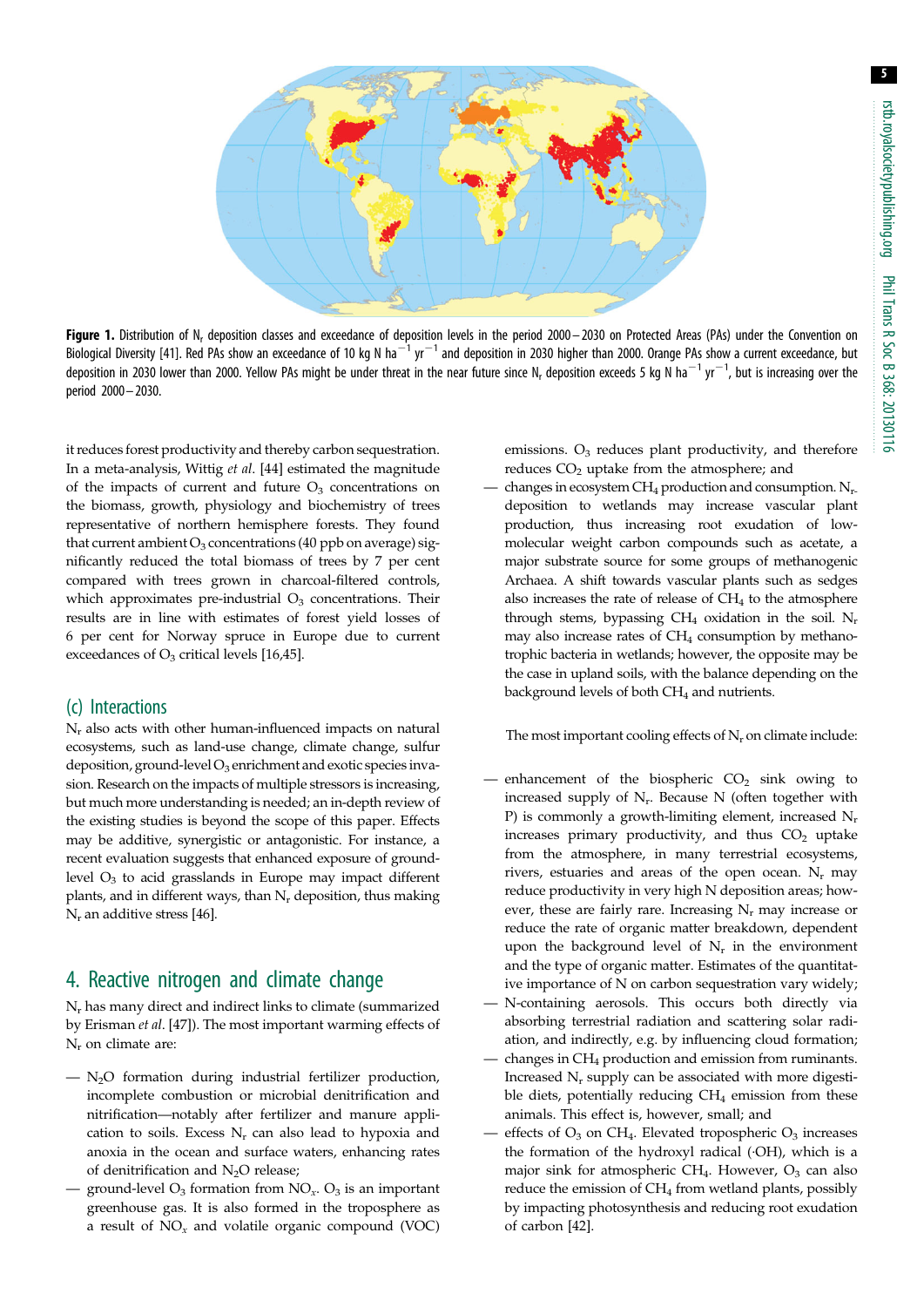| $N_r$ flux      | health.    | ecosystem/ coastal systems | crop decline $03$ | climate |            |
|-----------------|------------|----------------------------|-------------------|---------|------------|
| $NOx$ -N to air | $10 - 30$  | $2 - 10$                   | $-1$              |         |            |
| $NH3-N$ to air  | $1.1 - 20$ | $2 - 10$                   |                   |         | $3.1 - 30$ |
| $N_r$ to water  |            | $5 - 50$                   |                   |         |            |
| $N20-N$ to air  | $-1$       |                            |                   | 1 – 15  | 2–18       |

Estimating the net effect of these major interactions between  $N_r$  on climate at the global scale, Erisman et al. [\[47](#page-8-0)] calculated an overall small net cooling effect of  $-0.24$  W m $^{-2}$ , but with a large uncertainty range of  $-0.5$  to  $+0.2$  W m<sup>-2</sup>. This cooling effect should not be taken as indicating that  $N_r$  is not an issue for climate policies. We should conclude from this that, whatever measures are taken that affect  $N_r$  emissions, potential climate effects should be evaluated to ensure that the role of  $N_r$  does not change to make it more of a contributor to climate warming. Furthermore, it is very relevant to include the climate effect when addressing  $N_r$  reduction for environmental reasons in order to prevent trade-offs or pollutant (issue) swapping. The reason for this is that environmental policies will affect different sources and sectors, which all contribute to only a part of the nitrogen cycle.

Climate change is, however, of central importance to the  $N_r$  budget. At a direct level, enriching the atmosphere in  $CO_2$ can enhance net primary production rates and thus accelerate nitrogen cycling. In addition, when the climate changes, many factors such as temperature, precipitation, run-off, sea level, ocean chemistry and wind may change: these factors can strongly influence nitrogen/nutrient dynamics. For example, nitrification rates in the ocean appear to be reduced by ocean acidification resulting from increased CO<sub>2</sub> dissolution [\[48](#page-8-0)]. The consequence of this is not only reduced availability of nitrogen for phytoplankton and other micro-organisms, but also a reduction in  $N_2O$  emissions.

#### (a) Cost–benefit analysis for  $N_r$

Comparing the societal costs of different effects of  $N_r$  provides a means of evaluating these different effects on the same scale. Recently cost–benefit analyses of  $N_r$  have been attempted for the Chesapeake Bay in the USA [\[49](#page-8-0)], for Europe [\[50](#page-8-0)] and as a broad overview for the USA [[51\]](#page-8-0). Table 2 shows the ranges of estimated societal costs per  $N_r$  component loss and impact, based on the 'willingness to pay' method [[50\]](#page-8-0). Based on these costs, the most important component of the  $N_r$  cycle is the emission of  $NO<sub>x</sub>$ , owing to the health impacts of both particulates and ozone. Ammonia is also important, but the health effects are less certain. There is a large uncertainty for the cost of  $N_r$  enhancement of surface- and groundwater. Brink et al. [\[50](#page-8-0)] estimated that the agricultural benefits of  $N_r$  in Europe are  $\epsilon$ 25 and  $\epsilon$ 130 billion per year, whereas the total environmental costs based on the numbers in table 2 add up to E13 and E65 billion per year and are appreciable compared with the benefits.

#### (b) Synthesis and importance of the  $N_r$  effects

[Figure 2](#page-6-0) is a first attempt by expert judgement to describe the major consequences of human induced  $N_r$  losses to the environment as synthesized in this paper. This figure shows two parameters: (i) the exceedance of the effects levels of  $N_r$  for ecosystems or human population and (ii) the contribution of  $N_r$  to the total effect, relative to other components or causes (e.g. natural) of the problem. For each problem an attempt is made to define the level above which effects are expected and its exceedance. The figure extends from the local scale, through the regional scale, to the global/stratospheric scale and hence represents the cascade of  $N_r$  through the environment. Overall the figure provides direct insight in where  $N_r$  is an issue and if it needs attention based on the exceedance and relative to the other stresses needing to be addressed. Note that the two parameters are not necessarily related! The following problems are included and explained:

- Nitrate or nitrite intake by humans. The figure describes the estimated fraction of the global population with a nitrate or nitrite intake above recommended levels. The intake comes from drinking water with excess nitrate, air pollution inhalation of nitrate particles and nitrate in food. Food and drinking water are by far the major sources for nitrate, and cured meat is the major source for nitrite [\[22](#page-8-0)]. We estimate that about 70 per cent of the global population has a higher intake than recommended. The human induced  $N_r$  share of the total intake of healthimpacting substances through food and drinking water is large at 80 per cent, 20 per cent being of natural origin.
- Air pollution (human health). This is expressed as the fraction of the world's population exposed to levels above health thresholds, such as described by WHO [\[9,10\]](#page-7-0) ([table 1\)](#page-1-0). According to WHO 60 per cent of the global population in urban areas is exposed to PM,  $NO<sub>2</sub>$ , and other toxic  $(N)$ substances (such as nitrosamines) at levels above the thresholds, and a substantial fraction of rural dwellers are exposed to  $O_3$  and PM levels above the thresholds. Nitrogen constitutes a major source of  $O_3$  precursor emissions: 60 per cent of the  $O_3$  increase since 1900 is due to an increase in  $NO_{x}$ , with the remaining owing to an increase in emis-sions of CO, CH<sub>4</sub> and non-methane VOCs [\[10](#page-7-0)].  $N_r$ globally contributes about 20 per cent to the formation of fine particles [\[13](#page-7-0)]. All health impact assessments (e.g. by WHO) show that particle pollution dominates total health impacts (approx. 95%).
- Air pollution (crop loss). Crop loss owing to air pollution is mainly caused by increased levels of surface  $O<sub>3</sub>$  [[15,17\]](#page-7-0). The range of crop losses given in the literature is 6–11% [\[45](#page-8-0)]; with a  $NO_x$  contribution of 70 per cent, we set this to 4 per cent. We estimate that the  $N_r$  (as air pollution) contribution to air pollution-based crop loss, not including other stresses such as water stress, is above 50 per cent.
- Freshwater pollution. Fresh water eutrophication is defined as areas where the concentration of nitrate exceeds 1 mg NO<sub>3</sub>-N  $1^{-1}$  [[20,](#page-7-0)[27,52\]](#page-8-0). The Millennium Ecosystem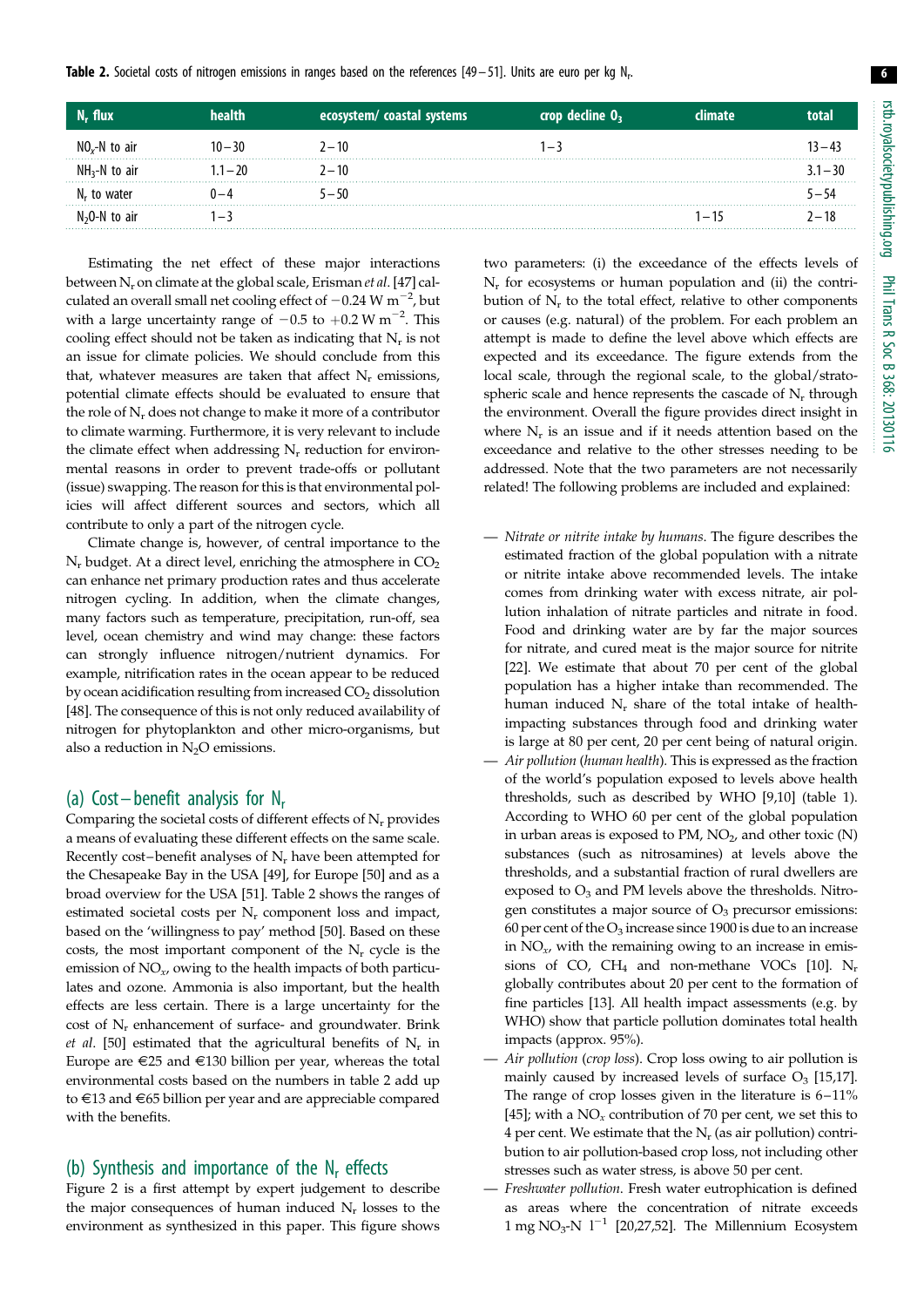<span id="page-6-0"></span>

Figure 2. The exceedance (red bar) of the effects levels of N. for ecosystems or human population, and the contribution of N. (blue bar) to the total effect, relative to other components or causes (e.g. natural) of the problem. The figure extends from the local scale to the global/stratospheric scale and thus represents the N<sub>r</sub> cascade (green arrow). The exceedance and contribution can be summarized as follows. Nitrate or nitrite intake: exceedance, 70% of global population exposed to above-recommended levels of either NO $_3^-$  or NO $_2^-$  in air, water or food; contribution of N<sub>r</sub>, 80% (20% of the exposure to above-recommended N<sub>r</sub> is due to natural sources). Air pollution (human health): exceedance, 60% of global population exposed to air quality above recommended safe levels; contribution of Nr , 20% of the formation of fine particles is due to human-caused N<sub>r</sub>. Air pollution (crop loss): exceedance, 4% of global crop loss owing to air pollution; contribution of N<sub>r</sub>, 50% of crop loss is due to human-caused N<sub>r</sub>, primarily through tropospheric ozone enrichment. Freshwater pollution: exceedance, 10% of freshwater 'systems' area where NO<sub>3</sub>-N exceeds 1 mg l $^{-1}$ ; contribution of N<sub>r</sub>, 40% relative to other freshwater pollution and natural causes. Biodiversity loss: exceedance, 50% of the total area of biodiversity hot spots in which N deposition exceeds 5 kg N ha $^{-1}$  yr $^{-1}$ ; contribution of N<sub>r</sub>, 15% of global biodiversity loss estimated to be due to N<sub>r</sub>. Coastal zone dead zones: exceedance, 80% of large marine ecosystems (64 in total) 'with a N<sub>r</sub> problem'; contribution of N<sub>r</sub>, 50% of global coastal zone pollution estimated to be due to N<sub>r</sub>. Climate change: exceedance, 20% of the pre-industrial N<sub>2</sub>O concentration; contribution of N<sub>r</sub>, net cooling of 15% due to all N<sub>r</sub> impacts on drivers of radiative forcing. Stratospheric ozone: exceedance, 20% of the pre-industrial N<sub>2</sub>O concentration; contribution of N<sub>r</sub>, 40% of all stratospheric ozone depletion is estimated due to N<sub>r</sub>. .

Assessment shows that in most of the continents, apart from North and South America, this level is exceeded (60% of freshwater systems). Based on the Global Environmental Outlook (GEO-4, [\[20\]](#page-7-0)) we estimate that globally about 10 per cent of the freshwater area exceeds the 1 mg limit. The contribution of  $N_r$  relative to other freshwater pollution is 40 per cent; most of the other pollution results from industrial leaching of toxic substances and run-off of fertilizers, and faecal and organic pollution where apart from  $N_r$  also P and other pollutants are of concern.

- Biodiversity loss. Biodiversity loss owing to  $N_r$  deposition has been linked to the critical load for  $N_r$ , which, for sensitive terrestrial ecosystems, is between approxima-tely 5 and 10 kg N ha<sup>-1</sup> yr<sup>-1</sup> [[26\]](#page-8-0). If we take the global deposition estimates by Dentener et al. [\[53](#page-8-0)] and the distribution of biodiversity hot spots or eco-regions, the global exceedance of 5 kg N ha<sup>-1</sup> yr<sup>-1</sup> is 50 per cent [\[43](#page-8-0)]. Overall, biodiversity loss is primarily caused by land-use change, probably followed by climate change, with  $N_r$  deposition estimated to account for about 5–15% of current global bio-diversity loss [\[36,37](#page-8-0)]. Food production and its associated  $N_r$ use drives land-use change, although on the other hand land change is avoided by intensified production through  $N_r$  use. These land-use change effects on biodiversity are not taken into account here.
- Coastal dead zones. The reported number of coastal dead zones has increased from nine in the 1960s to 460 currently [[33\]](#page-8-0). There are currently 64 Large Marine Ecosystems (LMEs), defined as relatively large areas of ocean space of

approximately  $200000 \text{ km}^2$  or greater. These LMEs are located in coastal waters adjacent to continents; primary productivity is generally higher than in open ocean areas [\[54](#page-8-0)]. The LMEs produce about 80 per cent of the annual world's marine fisheries catch. Globally they are centres of coastal ocean pollution, nutrient over-enrichment, habitat degradation (e.g. sea grasses, corals, mangroves), overfishing, biodiversity loss and climate change effects. According to the National Oceanic and Atmospheric Administration of the United States, most LMEs are subjected to significant eutrophication in coastal waters [[54\]](#page-8-0). There is a  $N_r$  problem in about 80 per cent of the LMEs [\[54](#page-8-0)]. Compared with other pollution issues of coastal zones, such as phosphorus, the contribution of  $N_r$  is estimates to be about 50 per cent.

Climate change. Radiative forcing due to  $N_r$  is expressed as the current  $N<sub>2</sub>O$  concentration level (325 ppb) above the pre-industrial level (approx. 270 ppb; [\[55](#page-8-0)]), which is regarded as the 'safe' level because there are currently no thresholds defined [[56,57](#page-8-0)]. The exceedance of the pre-industrial level is 20 per cent. The contribution of all  $N_r$  emissions to the total radiative forcing is a net cooling of 15 per cent as determined by Erisman et al. [\[47](#page-8-0)] and explained in this paper. This assumes that the shortlived cooling effect lasts for a hundred years if no emission reduction measures are taken. Additionally, the long-term  $N_2O$  effects will outweigh the other long-term effect, the additional carbon stored per kg N, which is also much more uncertain.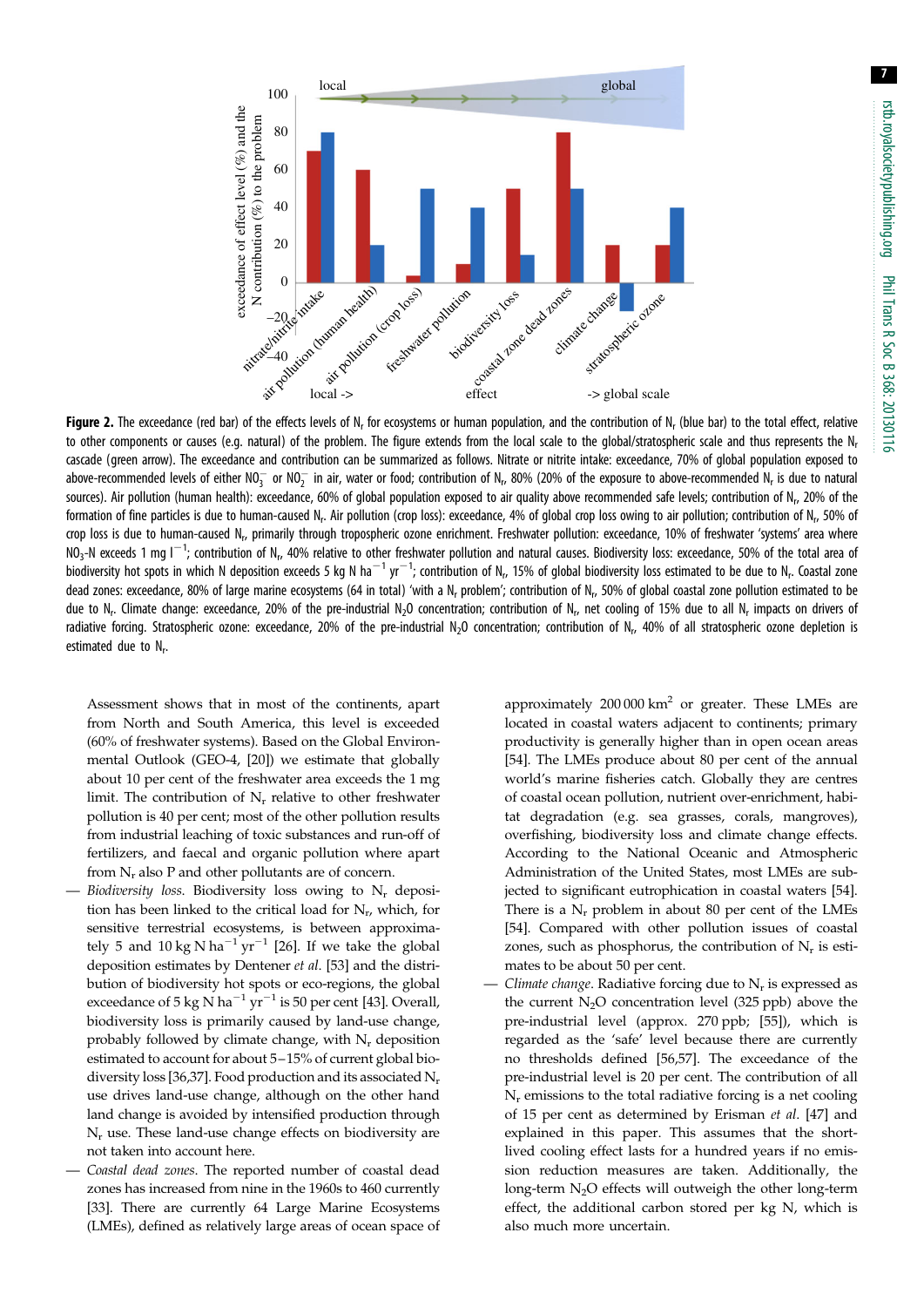<span id="page-7-0"></span>— Stratospheric ozone depletion. Contribution of  $N_2O$  to stratospheric  $O_3$  depletion can be expressed similarly to the contribution to climate change: 20 per cent exceedance of the pre-industrial concentration.  $N_2O$  emission is currently the single most important ozone-depleting agent, and is expected to remain the largest throughout the twenty-first century [\[58](#page-8-0)]. The contribution of  $N_r$  has increased because of the reduction of the other stratospheric  $O_3$ -depleting substances, and it is now the dominating factor (40%).

[Figure 2](#page-6-0) shows that, for those issues where both the exceedance and the contribution of  $N_r$  are high, there is a clear need for focus in  $N_r$  policies. This holds especially for nitrate or nitrite intake, air pollution, coastal dead zones and stratospheric ozone. There is a tendency for the  $N_r$  contribution to the effect to decrease as the scale increases from local to global, suggesting that local-scale intervention will be especially effective for reducing  $N_r$  impacts. At larger scales,  $N_r$  abatement also becomes more difficult. Finally, because of the cascade of  $N_{\tau}$  focusing on local-scale issues has a clear benefit for the larger scale.

### 5. Concluding remarks

Much evidence exists for  $N_r$  effects on eutrophication of coastal zones, increased concentrations of ozone and PM in the atmosphere, ozone depletion in the stratosphere and biodiversity loss in terrestrial and aquatic ecosystems. Less is known about the relationship with human health (air and water) and climate. Furthermore, although there is strong evidence for the N<sub>r</sub> cascade of effects, better data are needed to quantify the components of the cascade to best support policy options. This review presents as far as possible quantified impacts on the global scale. On smaller scales there are still many uncertainties owing to spatial and temporal variability, and insufficient knowledge.

Current assessments, such as the IPCC AR5, Global Environmental Assessment and regional assessments need better quantitative relationships between nitrogen levels and effects, and we also need to improve our knowledge of the impact of a shortage of nitrogen for many societies. Overall there is large spatial and temporal variability in nitrogen shortages, excesses, fluxes, sources and effects. This is made even more complex through the cascade of nitrogen through the environment and related linked effects. Coupling of the different scales is, therefore, very important, although we still lack effective tools to do so. Although local sources (air emissions or run-off of  $N_r$ ) contribute primarily to local effects, they also contribute to effects on regional, national, continental and sometimes global scales. Focusing effort on reducing local  $N_r$  sources and impacts, therefore, can reap significant benefit at the larger scale.

We greatly acknowledge discussions with the participants of the  $7-8$ December 2011 Royal Society of London meeting on a Global N policy organized by David Fowler and Mark Sutton, in particular Tim Jickells, David Read, Nick Hewitt, Klaus Butterbach-Bahl, Markus Amann, Liu Xuejun, Sonke Zaehle, Keith Goulding, Fraser Leith and Till Spranger. [Figure 2](#page-6-0) is largely based on expert judgement by participants of the 7–8 December 2011 Royal Society of the United Kingdom meeting on a global N policy.

### **References**

- 1. Marschner H. 1995 Mineral nutrition of higher plants, 889 pp., 2nd edn. London, UK: Academic Press.
- 2. Hatfield JL, Follett RF (eds.) 2008 Nitrogen in the environment: sources, problems, and management, 702 pp. Amsterdam, The Netherlands: Elsevier.
- 3. Smil V. 2001 Enriching the Earth, 338 pp. Cambridge, USA: The MIT Press.
- 4. Erisman JW, Galloway JA, Sutton MS, Klimont Z, Winiwater W. 2008 How a century of ammonia synthesis changed the world. Nat. Geosci. 1, 636– 639. ([doi:10.1038/ngeo325\)](http://dx.doi.org/10.1038/ngeo325)
- 5. Stoumann JL et al. 2011 Benefits of nitrogen for food, fibre and industrial production. In The European nitrogen assessment: sources, effects and policy perspectives (eds MA Sutton, CM Howard, JW Erisman, G Billen, A Bleeker, P Grennfelt, H van GrinsvenB Grizzetti), pp. 32 – 62. Cambridge, UK: Cambridge University Press.
- 6. Sutton MA, Oenema O, Erisman JW, Leip A, van Grinsven H, Winiwarter W. 2011 Too much of a good thing. Nature 472, 159– 161. [\(doi:10.1038/](http://dx.doi.org/10.1038/472159a) [472159a\)](http://dx.doi.org/10.1038/472159a)
- 7. Galloway JN, Aber JD, Erisman JW, Seitzinger SP, Howarth RW, Cowling EB, Cosby BJ. 2003 The nitrogen cascade. BioScience 53, 341-356. [\(doi:10.1641/0006-3568\(2003\)053\[0341:TNC\]](http://dx.doi.org/10.1641/0006-3568(2003)053[0341:TNC]2.0.CO;2) [2.0.CO;2](http://dx.doi.org/10.1641/0006-3568(2003)053[0341:TNC]2.0.CO;2))
- 8. Galloway JN, Townsend AR, Erisman JW, Bekunda M, Cai Z, Freney JR, Martinelli LA, Seitzinger SP, Sutton MA. 2008 Transformation of the nitrogen cycle: recent trends, questions, and potential solutions. Science 320, 889– 892. ([doi:10.1126/](http://dx.doi.org/10.1126/science.1136674) [science.1136674\)](http://dx.doi.org/10.1126/science.1136674)
- 9. WHO. 2003 Health aspects of air pollution with particulate matter, ozone and nitrogen dioxide. Report on a WHO Working Group; Bonn, Germany, 13 – 15 January 2003. Copenhagen, Denmark: WHO Regional Office for Europe.
- 10. WHO. 2006 WHO air quality guidelines for particulate matter, ozone, nitrogen dioxide and sulphur dioxide, global update 2005: summary of risk assessment. Geneva, Switzerland: World Health Organization.
- 11. Von Mutius E. 2000 The environmental predictors of allergic disease. J. Allergy Clin. Immunol. 105, 9 – 19. [\(doi:10.1016/S0091-6749\(00\)90171-4](http://dx.doi.org/10.1016/S0091-6749(00)90171-4))
- 12. WHO. 2008 Health risks of ozone form long-range transboundary air pollution. Report of World Health Organisation. Copenhagen, Denmark; WHO Regional Office for Europe.
- 13. WHO. 2011 Global health observatory map gallery. See<http://www.who.int>.
- 14. De Leeuw F, Horálek J. 2009 Assessment of the health impacts of exposure to PM2.5 at a European level. ETC/ACC technical paper2009/1. See [http://air](http://air-climate.eionet.europa.eu/reports/%23tp)[climate.eionet.europa.eu/reports/#tp.](http://air-climate.eionet.europa.eu/reports/%23tp)
- 15. Van Dingenen R, Dentener FJ, Raes F, Krol MC, Emberson L, Cofal J. 2009 The global impact of ozone on agricultural crop yields under current and future air quality legislation. Atmos. Environ. 43, 604– 618. [\(doi:10.1016/j.atmosenv.2008.10.033](http://dx.doi.org/10.1016/j.atmosenv.2008.10.033))
- 16. Skarby L, Ottosson S, Karlsson PE, Wallin G, Sellden G, Medin EL, Pleijel H. 2004 Growth of Norway spruce (Picea abies) in relation to different ozone exposure indices: a synthesis. Atmos. Environ. 38, 2225– 2236. ([doi:10.1016/j.atmosenv.2003.10.059\)](http://dx.doi.org/10.1016/j.atmosenv.2003.10.059)
- 17. Mills G, Harmens H. 2011 Ozone pollution: a hidden threat to food security. Edinburgh, UK: CEH, IGBP Vegetation.
- 18. Wink DA, Paolocci N. 2008 Mother was right; eat your vegetables and do not spit! When oral nitrate helps with high blood pressure. Hypertension 51, 1– 3. ([doi:10.1161/HYPERTENSIONAHA.107.106617\)](http://dx.doi.org/10.1161/HYPERTENSIONAHA.107.106617)
- 19. European Environment Agency (EEA). 2005 The European environment: State and outlook 2005, 576 pp. Copenhagen, Denmark: European Environment Agency.
- 20. United Nations Environment Programme (UNEP). 2007 Global Environmental Outlook-4 (GEO-4). Nairobi, Kenya: UNEP.
- 21. Leach AM, Galloway JN, Bleeker A, Erisman JW, Kohn R, Kitzes J. 2012 A nitrogen footprint model to help consumers understand their role in nitrogen losses to the environment. *Environ. Dev.* **1**,  $40 - 66$ . ([doi:10.1016/j.envdev.2011.12.005\)](http://dx.doi.org/10.1016/j.envdev.2011.12.005)